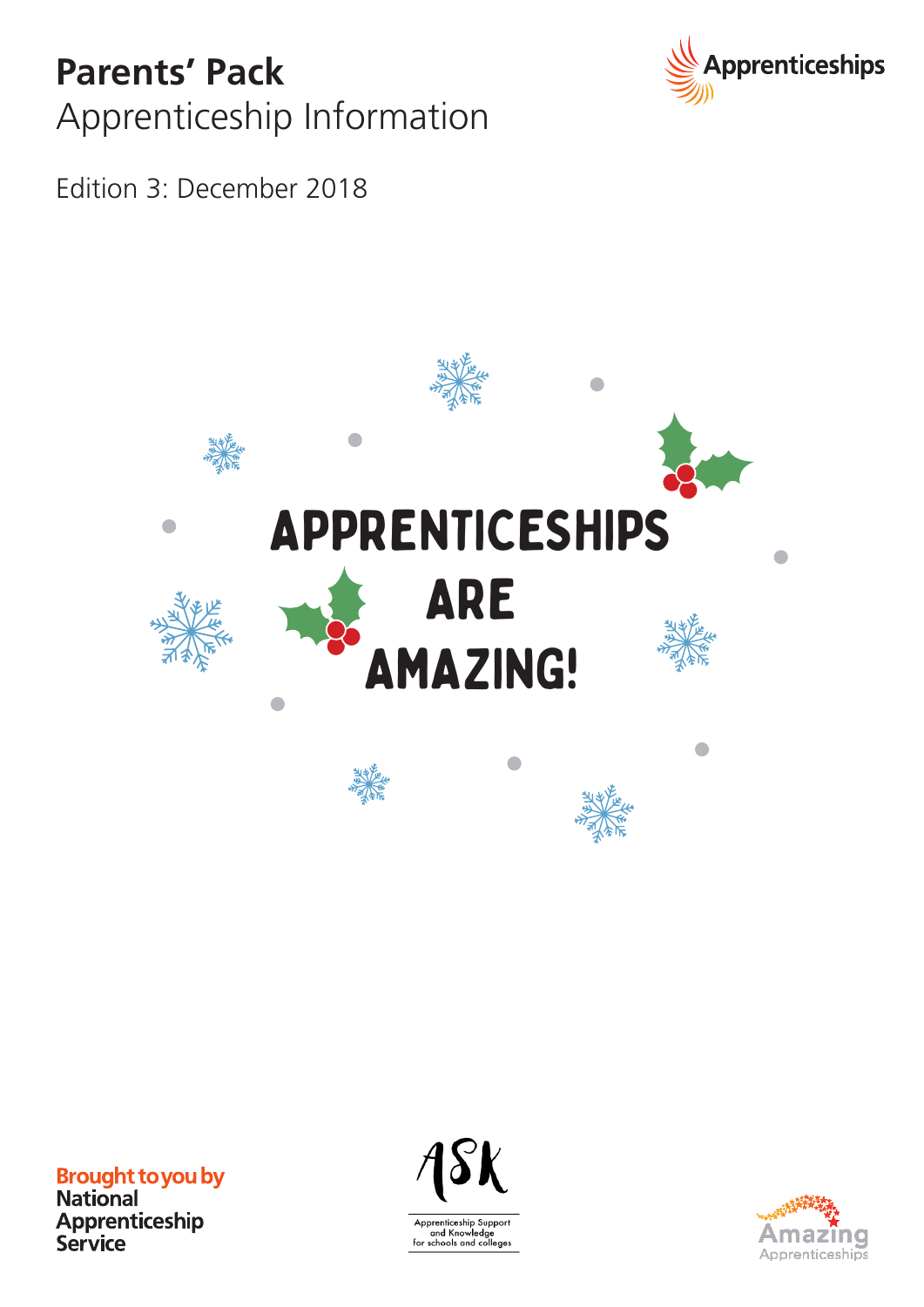## **George Clarke's apprenticeship advice to parents**



George Clarke, best known for the TV show 'Amazing Spaces' on Channel 4, gives his advice to parents on apprenticeships

At the recent National Apprenticeship Awards 2018, we spoke to co-host George Clarke about all things apprenticeships. George spoke passionately about his own apprenticeship experience and had some great advice for parents with a child considering an apprenticeship.

"Go for it, do your research, make sure your child is happy. That's the most important thing. I think they've got to have a passion or a flair for a subject, whatever it might be - whether it's the army, whether it's construction, they've got to have that passion there in the beginning. You just can't push them into that, it's got to come from them. It's got to come from within. Just go for it."

**George Clarke 'Amazing Spaces', Channel 4**



George Clarke with awards co-host Lois McClure, North West YAAN Chair

### **Contents**

December Parents' Pack

| Using down time to get a step ahead                             | 3              |
|-----------------------------------------------------------------|----------------|
| Exciting new apprenticeship standards                           | $\overline{4}$ |
| If at first you don't succeed, try, try again                   | 5              |
| Does the size of the employer matter?                           | 6              |
| The Government Economic Service Degree Apprenticeship Programme | 7              |
| Employer advice with Sky                                        | 8              |
| Higher and Degree apprenticeship vacancy listing 2018/19        | 8              |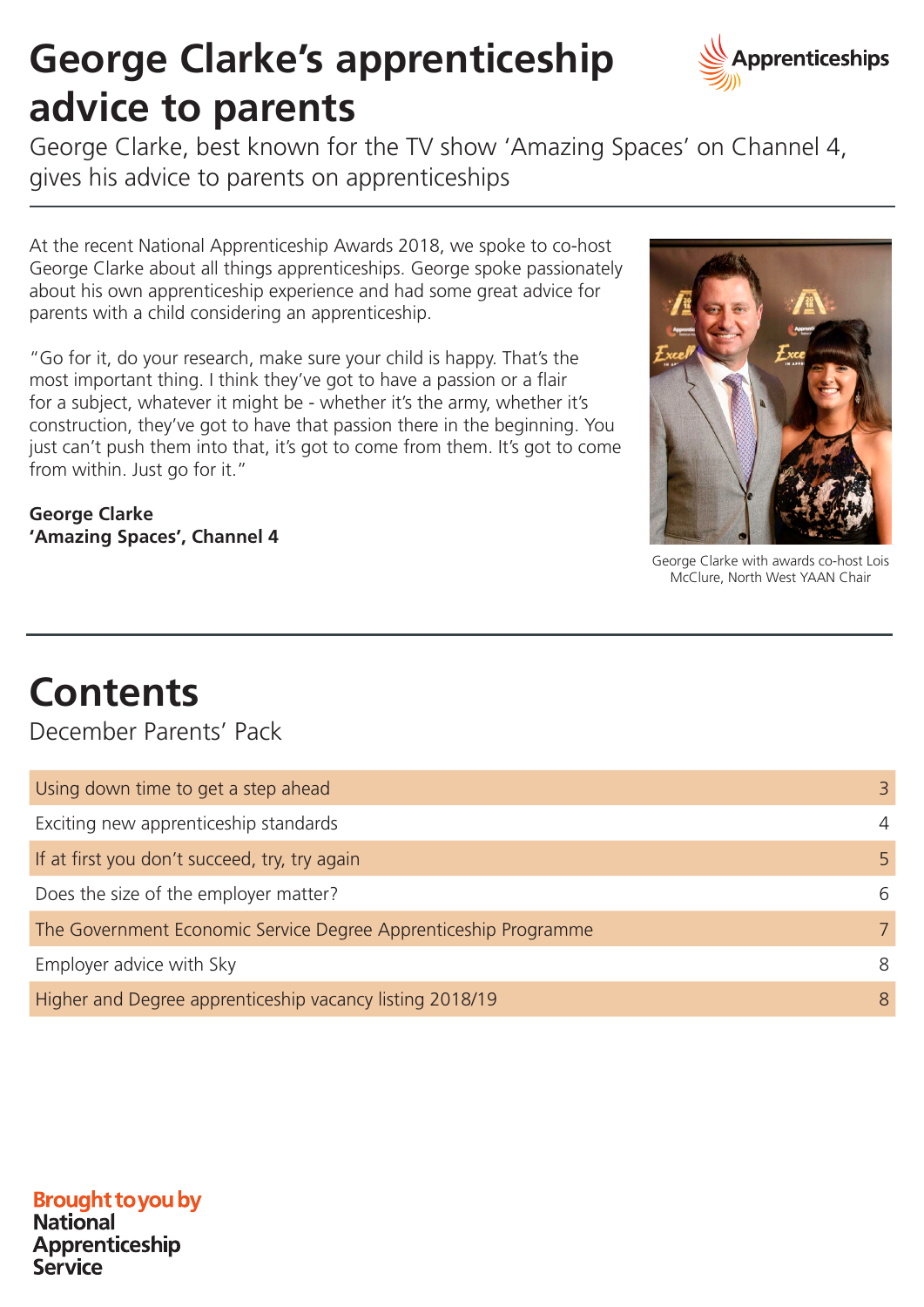## **Using down time to get a step ahead**



Helping your child recognise their skills and qualities

The next few weeks can be a fantastic time to help your child to reflect on what they might want for their future and to start to get their apprenticeship application ready. Many employers will ask candidates to provide examples of times when they have demonstrated a particular skill or quality.

Help your child to work through the list below and think about the examples that they could use.

| <b>Skills and qualities the employer</b><br>might be looking for | What would you use as an example? |
|------------------------------------------------------------------|-----------------------------------|
| <b>Communication skills</b>                                      |                                   |
| <b>IT skills</b>                                                 |                                   |
| <b>Attention to detail</b>                                       |                                   |
| <b>Organisation skills</b>                                       |                                   |
| <b>Customer care skills</b>                                      |                                   |
| Problem solving skills                                           |                                   |
| <b>Presentation skills</b>                                       |                                   |
| <b>Administrative skills</b>                                     |                                   |
| <b>Number skills</b>                                             |                                   |
| <b>Analytical skills</b>                                         |                                   |
| <b>Being logical</b>                                             |                                   |
| <b>Team working</b>                                              |                                   |
| <b>Being creative</b>                                            |                                   |
| <b>Using initiative</b>                                          |                                   |
| Non-judgemental                                                  |                                   |
| <b>Patience</b>                                                  |                                   |

### **Brought to you by**

**National** Apprenticeship **Service**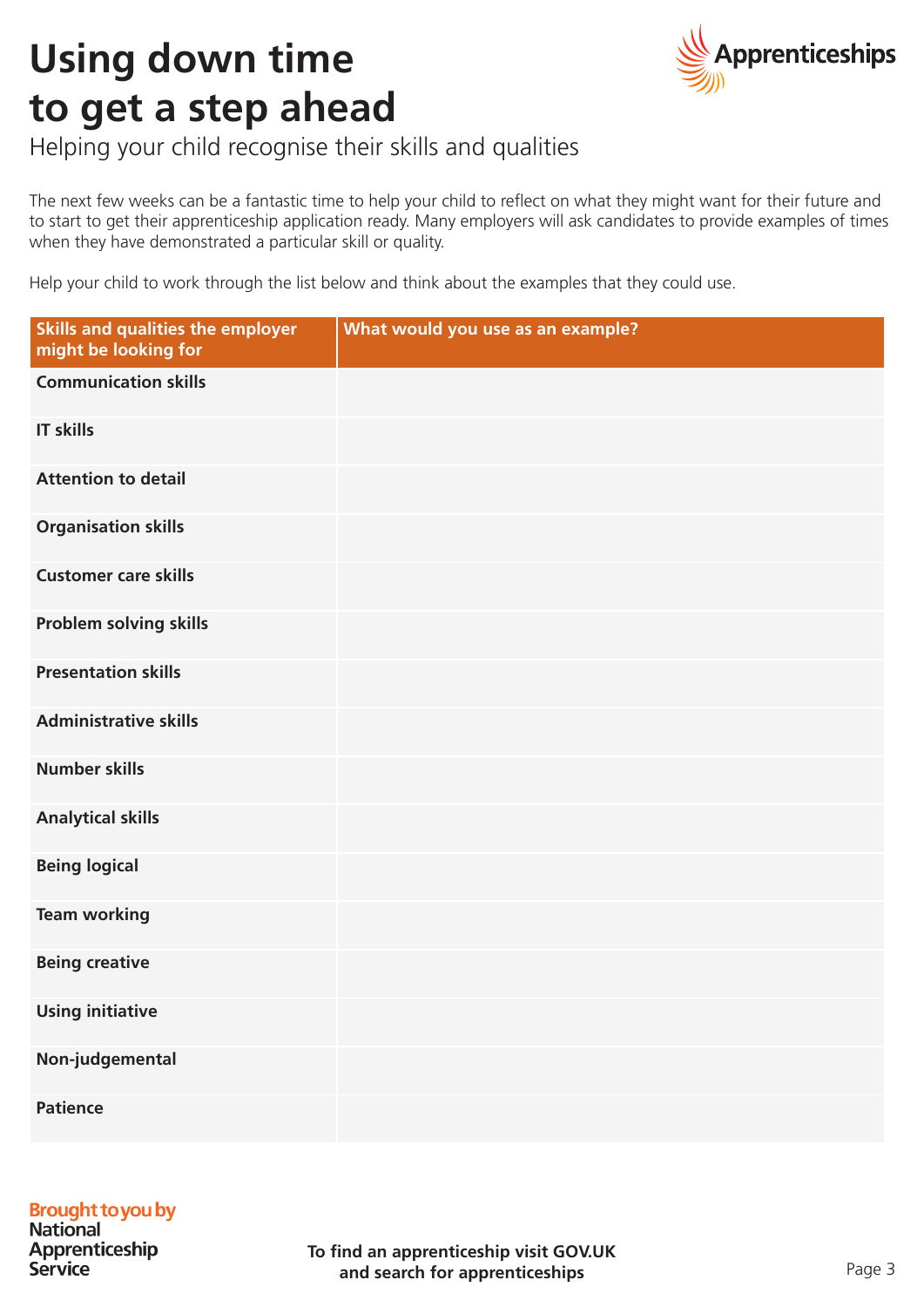### **Exciting new apprenticeship standards**



New apprenticeships are being developed and released all the time through The Institute for Apprenticeships. The list below shows some of the brilliant new apprenticeship standards available.

Find out more here: www.instituteforapprenticeships.org/apprenticeship-standards

| Agriculture,<br>environment and<br>animal care | Land-Based Servicing<br>Engineer Technician          | Providing advanced technical support<br>and guidance across a diverse range of<br>plant and equipment in sectors such as<br>agriculture, horticulture, forestry and<br>outdoor power.                                            | 3 (advanced)     |
|------------------------------------------------|------------------------------------------------------|----------------------------------------------------------------------------------------------------------------------------------------------------------------------------------------------------------------------------------|------------------|
| <b>Business and</b><br>administration          | Dental Practice Manager<br>E                         | Managing all non-clinical aspects of a<br>dental surgery, leading the practice team<br>and achieving excellent patient care and<br>cost efficiency.                                                                              | 4 (higher)       |
| Care services                                  | Lead Adult Care Worker<br>隙                          | Leading frontline care for vulnerable<br>adults within their own homes, day care<br>centres, residential and nursing homes<br>and other healthcare settings.                                                                     | 3 (advanced)     |
| Catering, hospitality<br>and events            | Commis Chef                                          | Preparing food and carrying out basic<br>cooking tasks in every section of a kitchen<br>under the supervision of a senior chef.                                                                                                  | 2 (intermediate) |
| Creative arts, media<br>and design             | <b>Broadcast and Media</b><br>Systems Engineer       | Work at the heart of the transmission<br>process from the production studio<br>through to the home screen/radio/<br>streaming device.                                                                                            | 6 (degree)       |
| Digital                                        | <b>Cyber Security</b><br>Technologist                | Managing and dealing with cyber<br>threats, hazards and risks to protect an<br>organisation's IT systems and staff from<br>harm.                                                                                                 | 4 (higher)       |
| Education and<br>childcare                     | Children, Young Peoples<br>and Families Practitioner | Working with children, young people<br>and families, including carers, to achieve<br>positive and sustainable change in their<br>lives.                                                                                          | 4 (higher)       |
| Engineering and<br>manufacturing               | Aerospace Engineer                                   | Creating aircraft components and<br>equipment, specialising in a specific<br>engineering discipline (for example -<br>airframe, design and stress, systems<br>integration, support engineering or<br>manufacturing engineering). | 6 (degree)       |
| Hair and beauty                                | Hair Professional                                    | Working as a barber or hairdresser to<br>provide hair cutting, styling and grooming<br>services for men and women.                                                                                                               | 2 (intermediate) |

### **Brought to you by**<br>National

Apprenticeship **Service** 

**To find an apprenticeship visit GOV.UK and search for apprenticeships** Page 4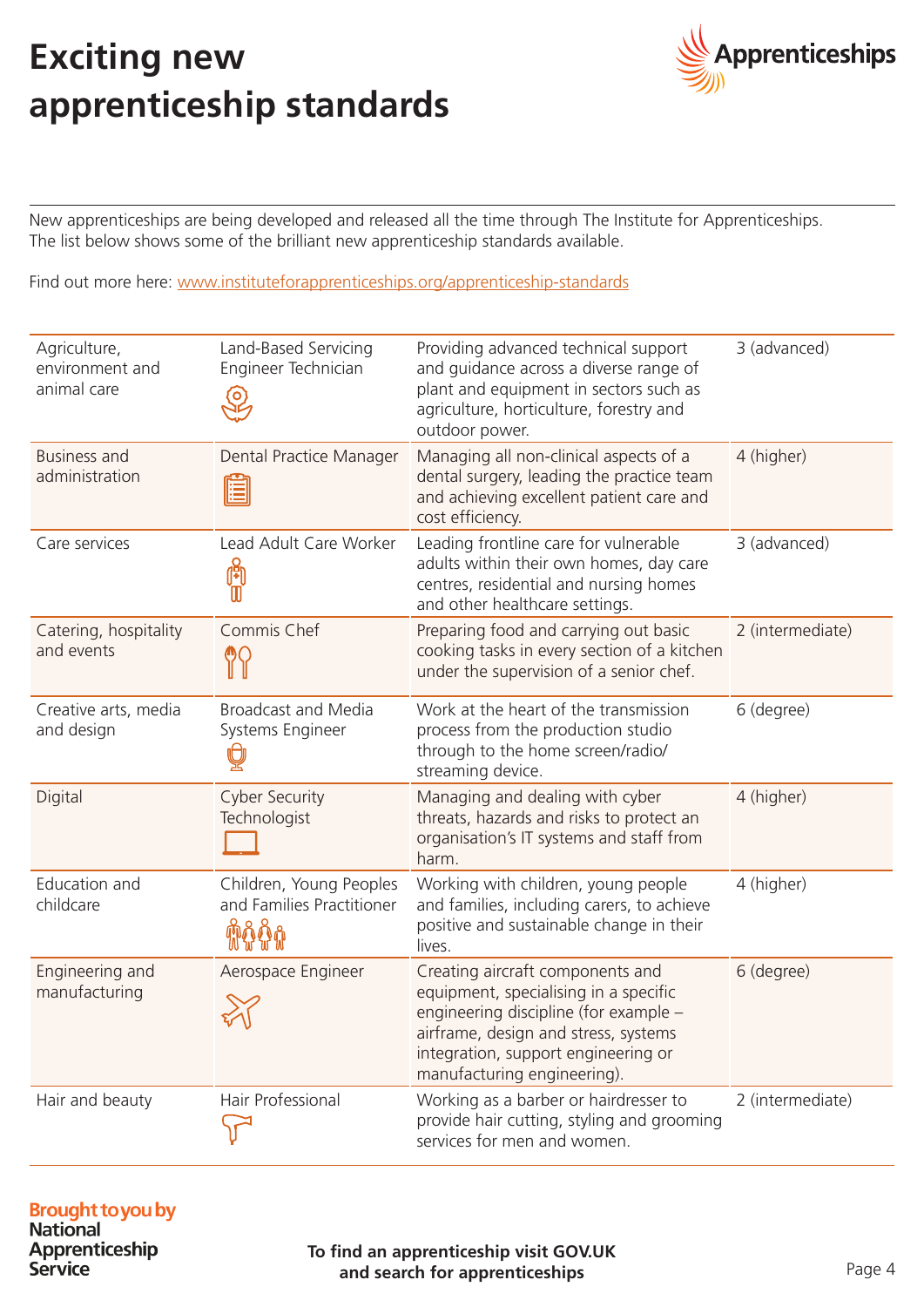## **If at first you don't succeed, try, try again**



Apprenticeships are real jobs and therefore individuals will need to participate in a competitive application, recruitment and selection process. For some employers this could be a fairly short process of an application and interview, but for other positions this could mean months of working through multiple application stages and activities. It is likely that your child will need to apply for a few vacancies before they are successful in securing the perfect apprenticeship for them.

Below are a few recommendations of how to keep your child on track to securing an apprenticeship that they will be happy in.



#### **1. Remain positive**

Positivity is key when searching for an apprenticeship, especially after facing setbacks. Reassure your child that these are competitive places and in no way have they failed by not getting the first apprenticeship that they apply for. Try to encourage them to reflect on what went well and anything they might change for future applications.

| <b>FIND AN</b><br><b>APPRENTICESHIP</b> |
|-----------------------------------------|
|                                         |

#### **2. Stay engaged**

After facing rejection, it can be difficult to remain enthusiastic and excited about opportunities. Help your child to stay engaged with the application process by searching for vacancies with them. You can receive alerts for new vacancies by registering on Find an apprenticeship: https://www.gov.uk/apply-apprenticeship

| L<br>$\sim$ |  |
|-------------|--|
| $2 -$       |  |
| $3 -$       |  |
|             |  |

#### **3. Seek assistance with the application process**

A second pair of eyes is always helpful when checking through an application. This can be a useful way of spotting any grammatical or spelling errors, as well as making sure your child has answered the questions appropriately. A teacher or careers leader at your child's school or college is a good place to get some constructive feedback on an application.



#### **4. Practice makes perfect**

If there is an element of the application and recruitment process that your child is anxious about, try and take some time to practice this with them. For example, you could ask them mock interview questions or help them to practice a presentation. If they don't want to be interviewed by you, perhaps ask a family friend.



#### **5. Check out Vacancy Snapshot**

Vacancy Snapshot features virtual profiles for some of the UK's top employers. They have listed top tips for their application processes and give a unique insight into what they are looking for. Even if your child is applying to a smaller employer, these profiles may give your child some inspiration on how to approach the application process and which of their personal qualities they may wish to focus on in their written applications.

https://amazingapprenticeships.com/vacancies

### **Brought to you by**

**National** Apprenticeship **Service**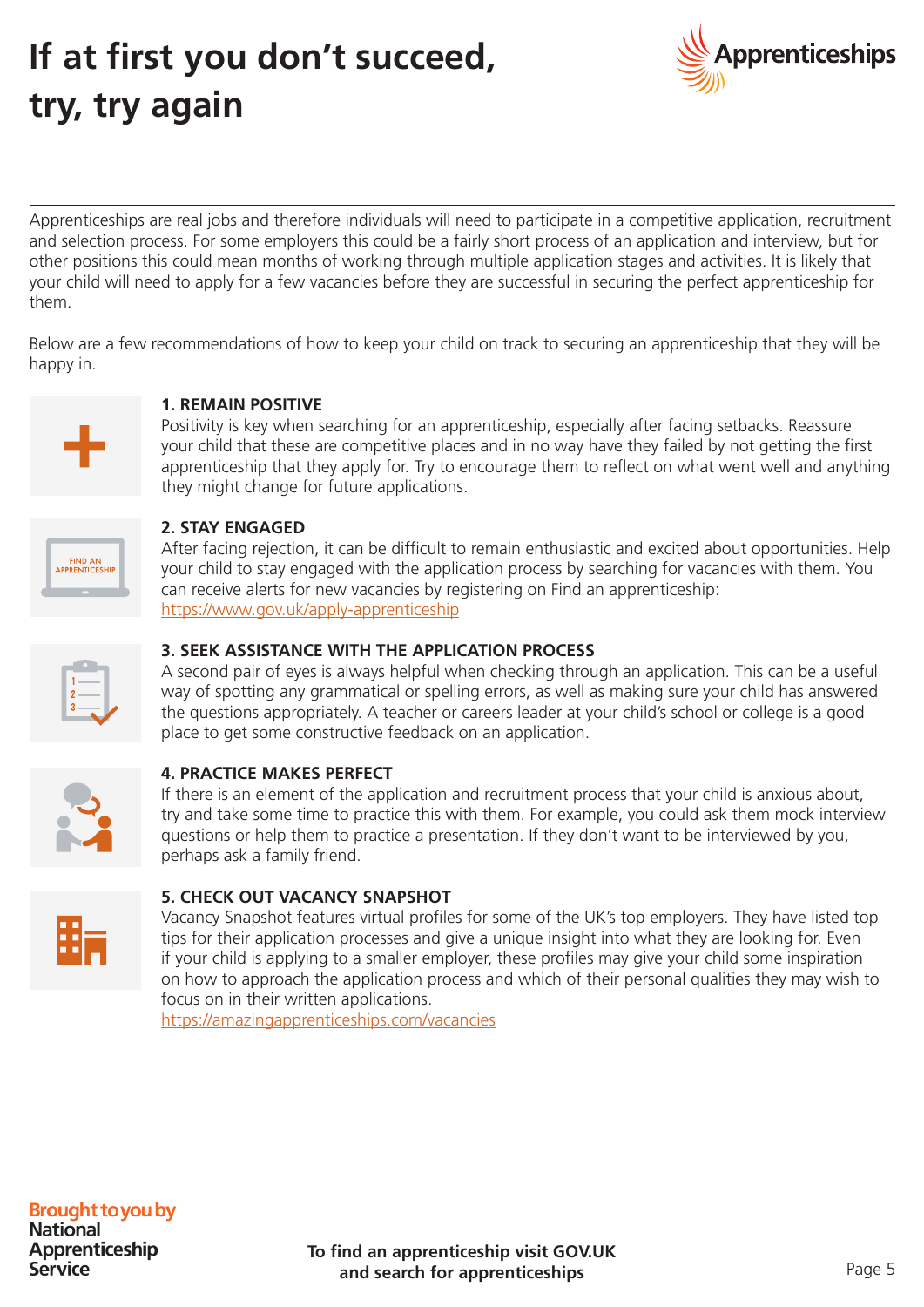### **Does the size of the employer matter?**



From high-profile international blue-chip companies to the businesses on your local high street, many organisations offer exciting apprenticeship opportunities. Each employer will offer a different apprenticeship experience, so seeing the value in working for both a small and large business is essential. We asked some apprentices to share their thoughts with us…

| <b>Benefits of working for a small business</b>                                                                                                                                                                         | <b>Benefits of working for a large business</b>                                                                                                                                                                         |
|-------------------------------------------------------------------------------------------------------------------------------------------------------------------------------------------------------------------------|-------------------------------------------------------------------------------------------------------------------------------------------------------------------------------------------------------------------------|
| "The best thing about being in a smaller business is<br>that you get a really personal experience. You will<br>spend a lot of time with your colleagues, and will get<br>to know the business owner really quickly too" | "My company were really good at helping me to<br>relocate. When I applied for the position I asked them<br>about support available and they were able to put me<br>in touch with their apprentice support team"         |
|                                                                                                                                                                                                                         |                                                                                                                                                                                                                         |
| "In a smaller team, everybody knows everybody, so<br>this is a nice way to get used to the world of work in a<br>comfortable environment"                                                                               | "I found the application process easier because I<br>work for a big employer and they had a really clear<br>recruitment process on their website"                                                                       |
|                                                                                                                                                                                                                         |                                                                                                                                                                                                                         |
| "A small team doesn't mean you won't be able to<br>socialise. There are lots of opportunities including the<br>Young Apprentice Ambassador Network which is a<br>great way to meet lots of like-minded apprentices"     | "When I started my apprenticeship, there were 20 of<br>us all starting at the same time which meant that I<br>instantly had 19 new friends. We play in sports teams<br>and have even tried to organise a group holiday" |
|                                                                                                                                                                                                                         |                                                                                                                                                                                                                         |
| "In a small business you can contact your line<br>manager really quickly. If I ever need help with<br>something, they are there straight away and will<br>always make sure that I'm happy in my role"                   | "The salary really attracted me to this position.<br>I found that sometimes the wages are more<br>competitive in a large organisation as I guess they're<br>hoping to attract the best talent possible"                 |
| "I love that in my apprenticeship, we get involved<br>in lots of different tasks. I've been able to work<br>on marketing, finance, business development and<br>research and I've only been there 6 weeks!"              | "I think I'm going to get really good career<br>progression. I can apply to work at different sites and<br>might even be able to move abroad one day"                                                                   |
|                                                                                                                                                                                                                         |                                                                                                                                                                                                                         |
| "When you do a good job it gets noticed (and<br>rewarded) pretty quickly!"                                                                                                                                              | "I work for a recognised brand, which I think will look<br>great on my CV in the future"                                                                                                                                |
|                                                                                                                                                                                                                         |                                                                                                                                                                                                                         |
| "I work in a small company and I've already had three<br>pay rises in my first year"                                                                                                                                    | "As part of my apprenticeship I will be able to rotate<br>every 6 months through different departments"                                                                                                                 |

### **Brought to you by**

**National** Apprenticeship Service

**To find an apprenticeship visit GOV.UK and search for apprenticeships** Page 6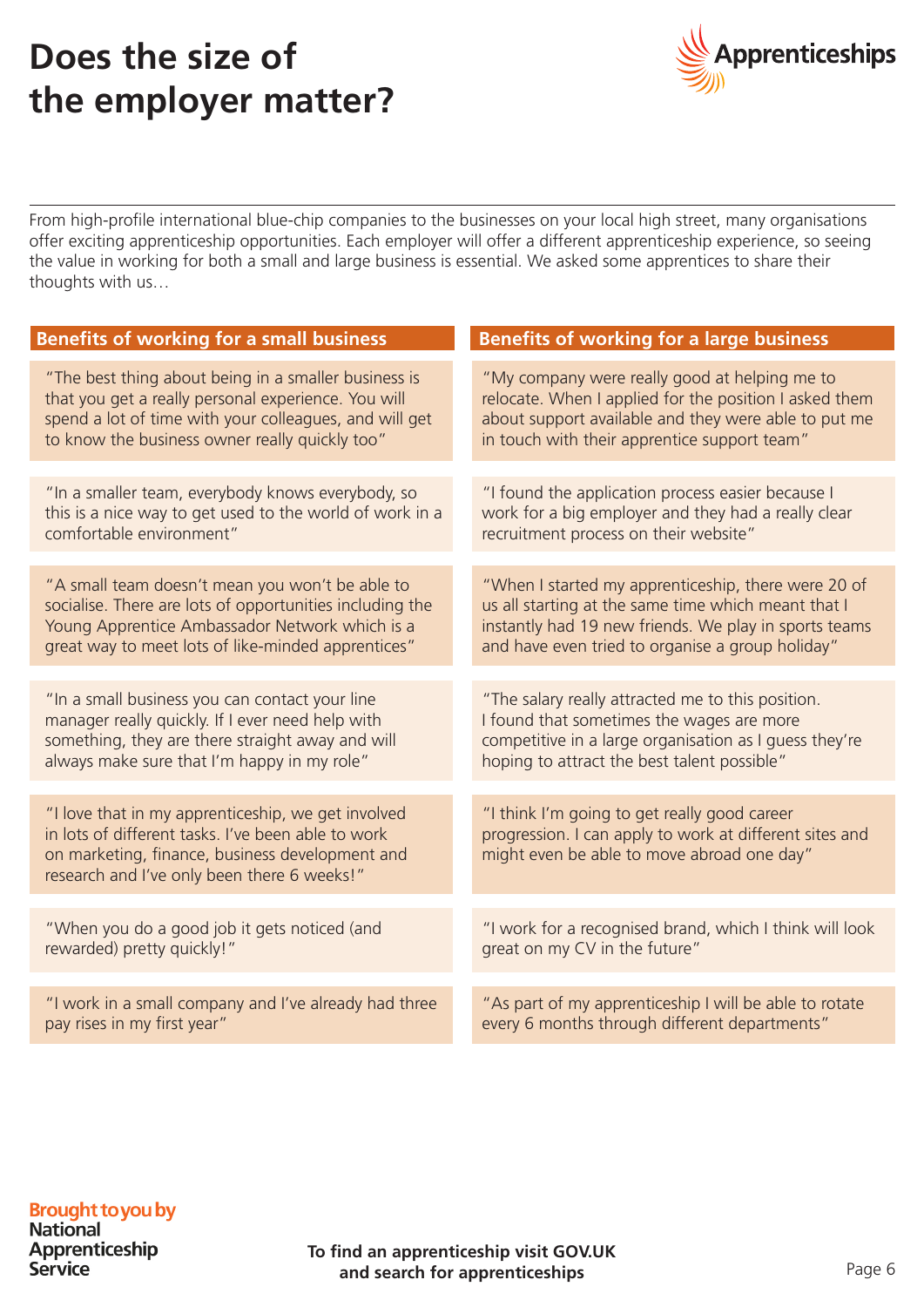## **The Government Economic Service Degree Apprenticeship Programme**



Guidance for Parents

### **What is it?**

The Government Economic Service Degree Apprenticeship Programme (GES-DAP) is an opportunity for your child to work in a central government department or agency on some of the most important social, environmental and economic issues our country faces – while studying for a degree in economics with the University of Kent.

Your child can shape a career that fits them. This is a diverse programme which means your child can figure out what they like, and what they don't like. Economics is such a broad subject that can be applied across so many sectors. A degree and practical experience will help your child understand all of the opportunities open to economists.

We have a culture that supports all, no matter their background or ambitions. Your child will have the opportunity to be part of a fun community, with many social events and plenty of chances to make friends with both students and other colleagues.



Joint head of the Government Economics Service and Chief Economic Adviser at HM Treasury, Clare Lombardelli said: "We are delighted to launch this new programme, which we hope will create new opportunities for talented young people from all parts of the communities we serve to consider economist careers in Government."

Sam Beckett, joint head of the GES and Director General in BEIS said:

"This is an exciting new initiative for the economics profession. I am looking forward to working with the new apprentices who will join us next year - and hope to see other employers launching similar programmes in the months to come."

### **Why economics?**

- It can teach your child the skills to make well informed decisions and solve problems
- It is always relevant as it looks at the world around us
- Extremely varied and leads to a wide range of careers, such as journalism, analysis and policy advisory
- It is one of the highest paid professions



#### **Applying to GES-DAP**

Applications are now open and interest must be registered before the 20th January 2019. Applications can be made via: https://www.civilservicejobs.service.gov. uk/csr/jobs.cgi?jcode=1612169

Your child will then be invited to complete a series of online tests including numerical reasoning, verbal reasoning and Civil Service Judgement tests. Don't worry, there will be practice tests to help your child prepare! The results of these tests will be used to decide if your child can progress to the next step of the selection process, which is a short, written application. This written application will determine if your child will continue to the final stage of the application process which is an Assessment Day.

Those who are successful, will go on to begin their apprenticeship in September 2019.

For further information about the Government Economics Service Degree Apprenticeship Programme, email: gesrecruitment.gsr@cabinetoffice.gov.uk or follow us on Twitter: https://twitter.com/GES\_UK and Facebook: https://www.facebook.com/GovEconService where you can find out more about our exciting economists careers.

### **Brought to you by**

**National** Apprenticeship **Service** 

**To find an apprenticeship visit GOV.UK and search for apprenticeships**